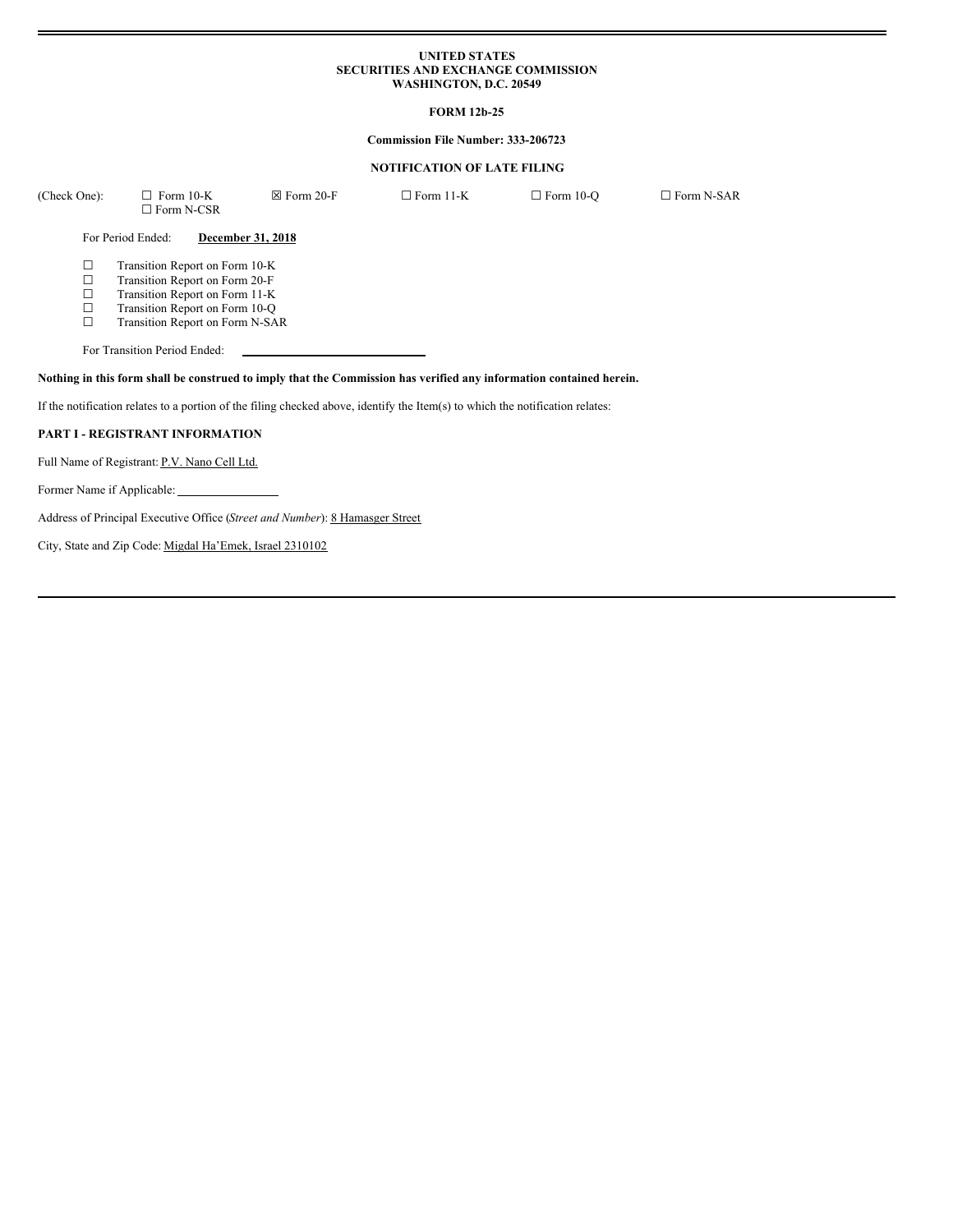### **PART II - RULE 12B-25(B) AND (C)**

If the subject report could not be filed without unreasonable effort or expense and the registrant seeks relief pursuant to Rule 12b-25(b), the following should be completed. (Check box if appropriate.)

- (a) The reasons described in reasonable detail in Part III of this form could not be eliminated without unreasonable effort or expense;
- ☒ (b) The subject annual report, semi-annual report, transition report on Form 10-K, Form 20-F, Form 11-K, Form N-SAR or Form N-CSR, or portion thereof, will be filed on or before the fifteenth calendar day following the prescribed due date; or the subject quarterly report or transition report on Form 10-Q or subject distribution report on Form 10-D, or portion thereof, will be filed on or before the fifth calendar day following the prescribed due date; and
	- (c) The accountant's statement or other exhibit required by Rule 12b-25(c) has been attached if applicable.

#### **PART III - NARRATIVE**

State below in reasonable detail why Forms 10-K, 20-F, 11-K, 10-Q, 10-D, N-SAR, N-CSR, or the transition report or portion thereof, could not be filed within the prescribed time period.

The compilation, dissemination and review of the information required to be presented in the Form 20-F for the period ended December 31, 2018 could not be completed and filed by the Registrant without undue hardship and expense to the Registrant. Due to the time necessary to complete the annual financial statements, the Registrant requires additional time to complete the From 20-F. The Registrant anticipates that it will file the Form 20-F no later than the fifteenth calendar day following the prescribed filing date.

## **PART IV - OTHER INFORMATION**

(1) Name and telephone number of person to contact in regard to this notification:

| Fernando de la Vega                                                                                                                                                  |             | 654-6881          |
|----------------------------------------------------------------------------------------------------------------------------------------------------------------------|-------------|-------------------|
| 'Name                                                                                                                                                                | (Area Code) | Telephone Number) |
| Have all other periodic reports required under Section 13 or 15(d) of the Securities Exchange Act of 1934 or Section 30 of the Investment Company Act of 1940 during |             |                   |

(2) Have all other periodic reports required under Section 13 or 15(d) of the Securities Exchange Act of 1934 or Section 30 of the Inve the preceding 12 months or for such shorter period that the registrant was required to file such report(s) been filed ? If answer is no, identify report(s).

☒ Yes ☐ No

(3) Is it anticipated that any significant change in results of operations from the corresponding period for the last fiscal year will be reflected by the earnings statements to be included in the subject report or portion thereof?

☐ Yes ☒ No

If so, attach an explanation of the anticipated change, both narratively and quantitatively, and, if appropriate, state the reasons why a reasonable estimate of the results cannot be made.